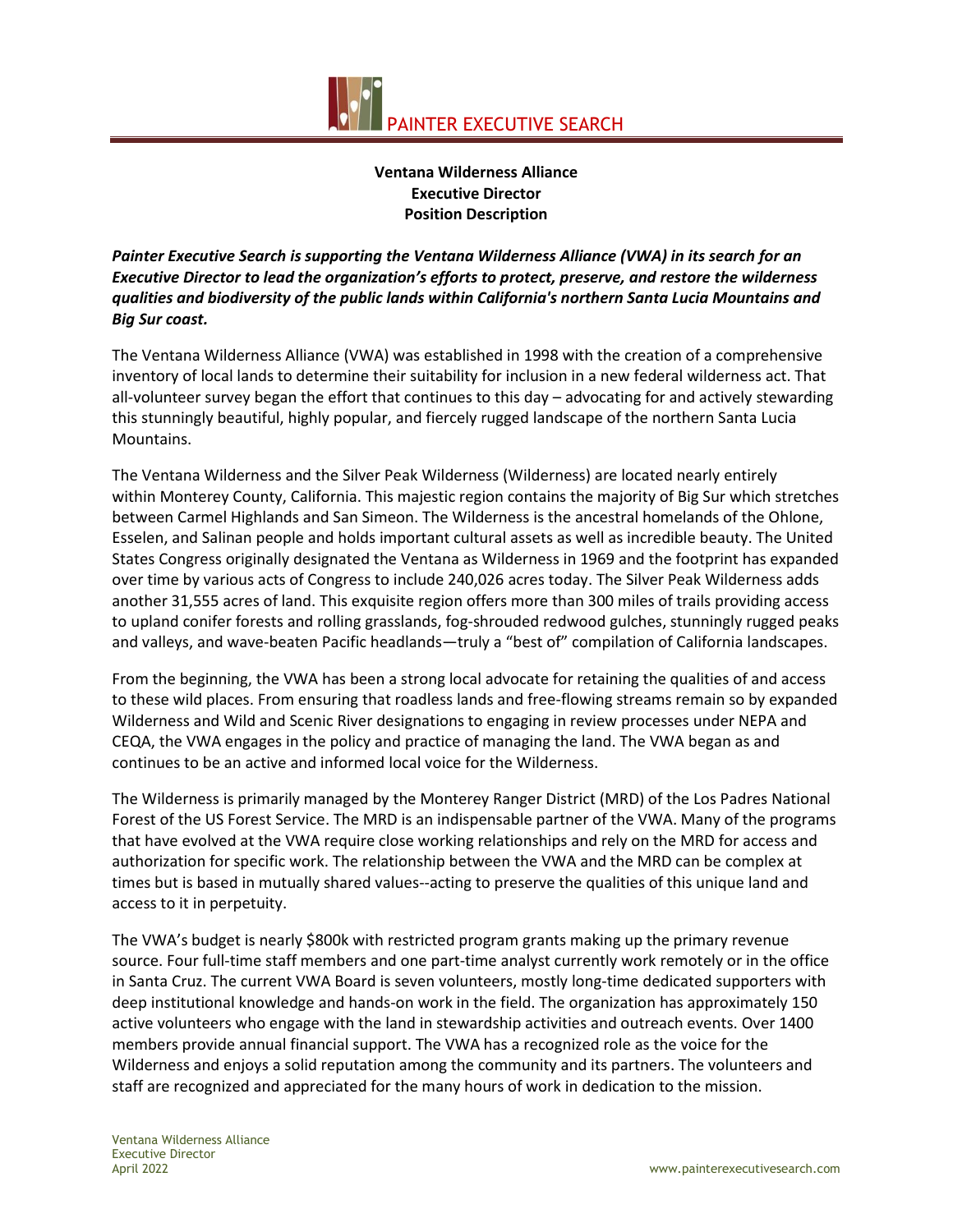This position will be key to supporting the VWA as it continues its transition from a largely volunteer led organization to one that has professional operational and financial expertise to sustain this advocacy work, develop new stewards and introduce a new generation to the wonders of the backcountry.

# **POSITION SUMMARY**

The Executive Director (ED), reporting to the President of the Board and accountable to the Board of Directors, will be an active advocate for the lands of the northern Santa Lucia Mountains. The ED will engage donors, build support, and inspire collaboration to ensure practices and policies are considering the short-term and long-term needs of the Wilderness and the sustainability of the VWA.

The ED will provide visionary and tactical leadership for the organization particularly in fundraising, partnership engagement and integration of programs into a broader strategy. The ED will work with the Board and volunteer leaders to develop practices that further transition the organization to professional management of programs with appropriate Board engagement in fundraising and oversight. The ED role requires business acumen and the ability to consider the business model and the requirements for building organizational sustainability particularly the fundraising strategy to support this change.

The ED is a critical voice for the Wilderness. This person will need well-honed diplomatic skills and be comfortable navigating complex issues with clarity and goodwill. Being visible, engaging with local leadership groups including the Community Association of Big Sur and the Big Sur Multi-Agency Advisory Council, the Forest Service and State Parks, with elected officials and other core partners in order to understand and influence the policies and practices that impact the Wilderness will be critical.

This work requires the ED to inspire and empower the staff and support them in an integrated and compounding effort to highlight and act upon the needs of the Wilderness, ensure access to it, and build the number of people invested in its future. The ED will need to be comfortable in delegating responsibilities and authority and in working side-by-side with staff and volunteers.

## **THE LAND AND ACCESS**

The Big Sur region is some of the most visited natural lands in the country. Millions of people travel through the coastal corridor each year. Balancing the needs of the local residents and access to the highly sought-after coastal experience is fraught and community engagement around solutions is complex. Since significant access to the backcountry wilderness is through this busy corridor, solutions require thoughtful consideration. Advocating for the continued access to the "other" Big Sur experience -the wilderness experience- is challenging on many fronts.

The Wilderness backcountry is defined by steep-sided, sharp-crested ridges and craggy peaks falling into V-shaped valleys wondrously hidden from the outside world. Elevations range from 600 feet where the Wild and Scenic Big Sur River leaves the Wilderness to 5,800 feet at its highest peak. This region is often formidable. In addition to outstanding opportunities for backcountry recreation and solitude, day hiking opportunities abound, and popular routes can be crowded at peak times of the year.

Retaining high quality trails and access to these areas is complicated by the region's popularity, the ruggedness of the geography, and also by the vegetation. The inland area is dominated by fast-growing chaparral which can quickly overtake a less traveled trail. When wildfires occur, it quickly regenerates. Active management of the trails is required if they are not to be lost. The VWA volunteers have become not just the eyes and ears of the quality and condition of these trails, but experts on their history, use and potential.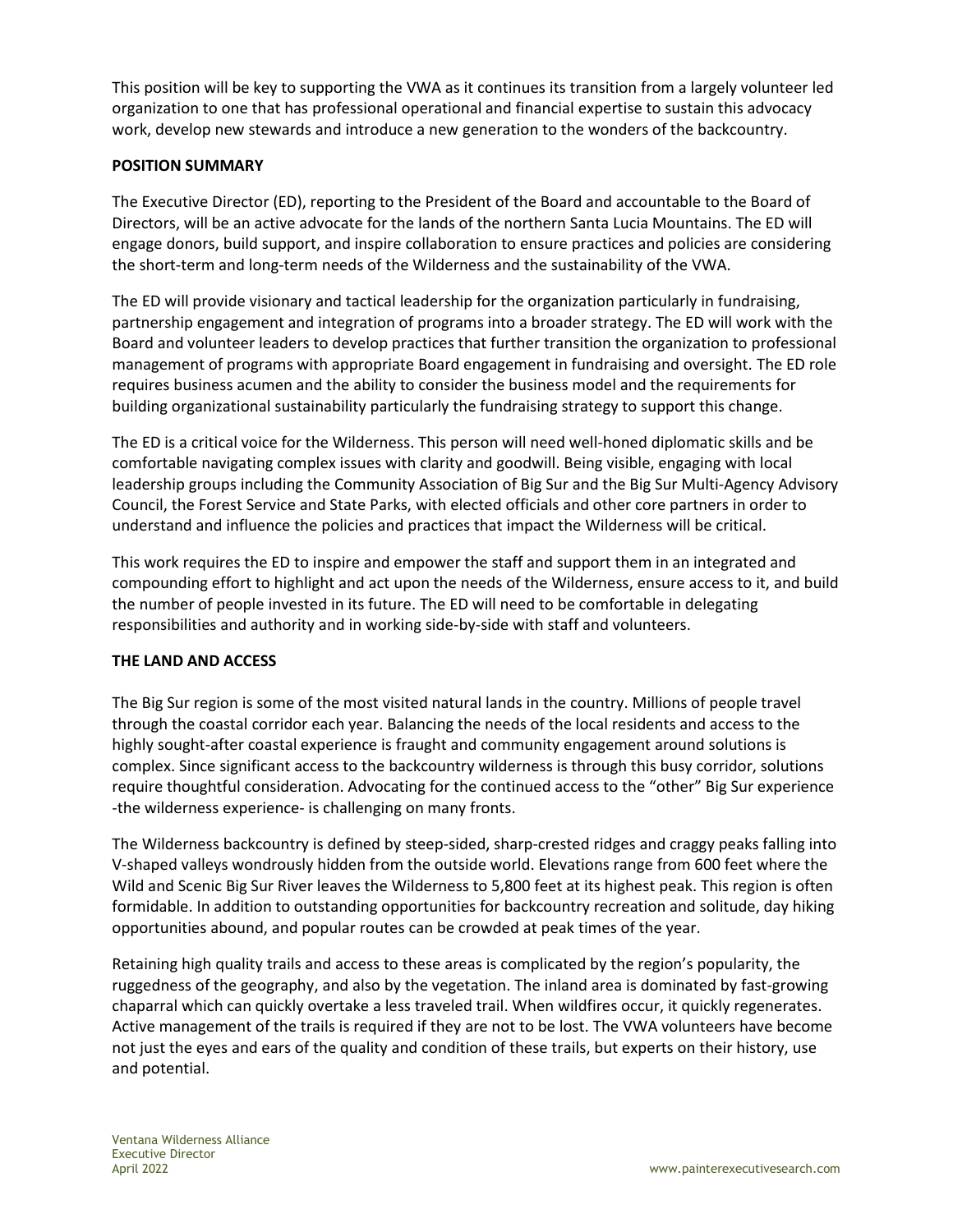### **PROGRAM AREAS**

ADVOCACY

For over 20 years the VWA has leveraged informed community involvement to preserve and restore public lands across the region. In addition to advocating for expansion and special designations to increase protections for unique attributes of the land, the VWA also takes positions on particular practices and proposals, defends, and secures access to the land and monitors it through active volunteers who hike and report real time information regarding trails and usage.

While legal action is rare and cautiously engaged, the VWA actively contributes and elevates the conversation regarding the needs and resources required to effectively steward such wild and wildly popular land. The VWA actively cooperates with the MRD in activities such as efforts to track trail usage but can also be steadfastly independent when that is advantageous and required. The VWA's advocacy efforts recognize that sometimes an outside voice--one that speaks for the Wilderness--is needed to uphold the standard of care required for stewardship and to navigate the interests of the many stakeholders, including those who are local and those who visit.

### **STEWARDSHIP**

### *Trails*

The maintenance of trails in the Wilderness is a constant need. The once robust 300-plus mile trail system originally provided relatively straight-forward hikes into the backcountry. Today, with the help of major donors and occasional Forest Service funding, dedicated VWA volunteers, often working with contract crews, labor to retain and restore access to more remote trails and maintain popular trails. The realities of reduced Forest Service funding and increased wildfires have made it a challenge to retain a foothold in the ever-regenerating chaparral that blankets much of the backcountry.

Every project that the VWA takes on is carefully planned with the guidance of the VWA Volunteer Trail Crew Chief and executed with the help of active volunteers. Using the public Meetup app as an interface to volunteers, the VWA volunteer leadership manages all the details of this program including advocating for specific work to be authorized, gaining access, and creating a fun, collaborative, and productive volunteer experience. Staff members work closely with the volunteer leadership to develop funding for the work and to interface with the key partners.

#### *Wilderness Rangers*

The VWA partners with the US Forest Service to organize, train, and outfit Volunteer Wilderness Rangers. These dedicated volunteers hike the trails, clean up trash, and impart [Leave No Trace](https://www.ventanawild.org/plan-a-trip/leave-no-trace) principles to backcountry visitors. Patrols are focused on the most heavily used trails and camping areas especially over holiday weekends.

In conjunction with the US Forest Service, the VWA has also instituted the Partners in Preservation – Archaeological Site Steward program. This program trains and deploys volunteers to monitor existing sites in the Los Padres National Forest and report signs of degradation from human, animal, and weather so that steps can be taken to preserve them.

## *Restoration*

In addition to routine trail maintenance, the VWA has also taken on restoration work such as the major clean-up completed in the [Willow Creek](https://www.ventanawild.org/stewardship/success-story-willow-creek-restoration) drainage in 2004. That multiyear project systematically removed approximately three tons of trash over 2 years. The VWA volunteers worked without the benefit of any motorized tools as required by Wilderness regulation in an amazing effort to restore this key area.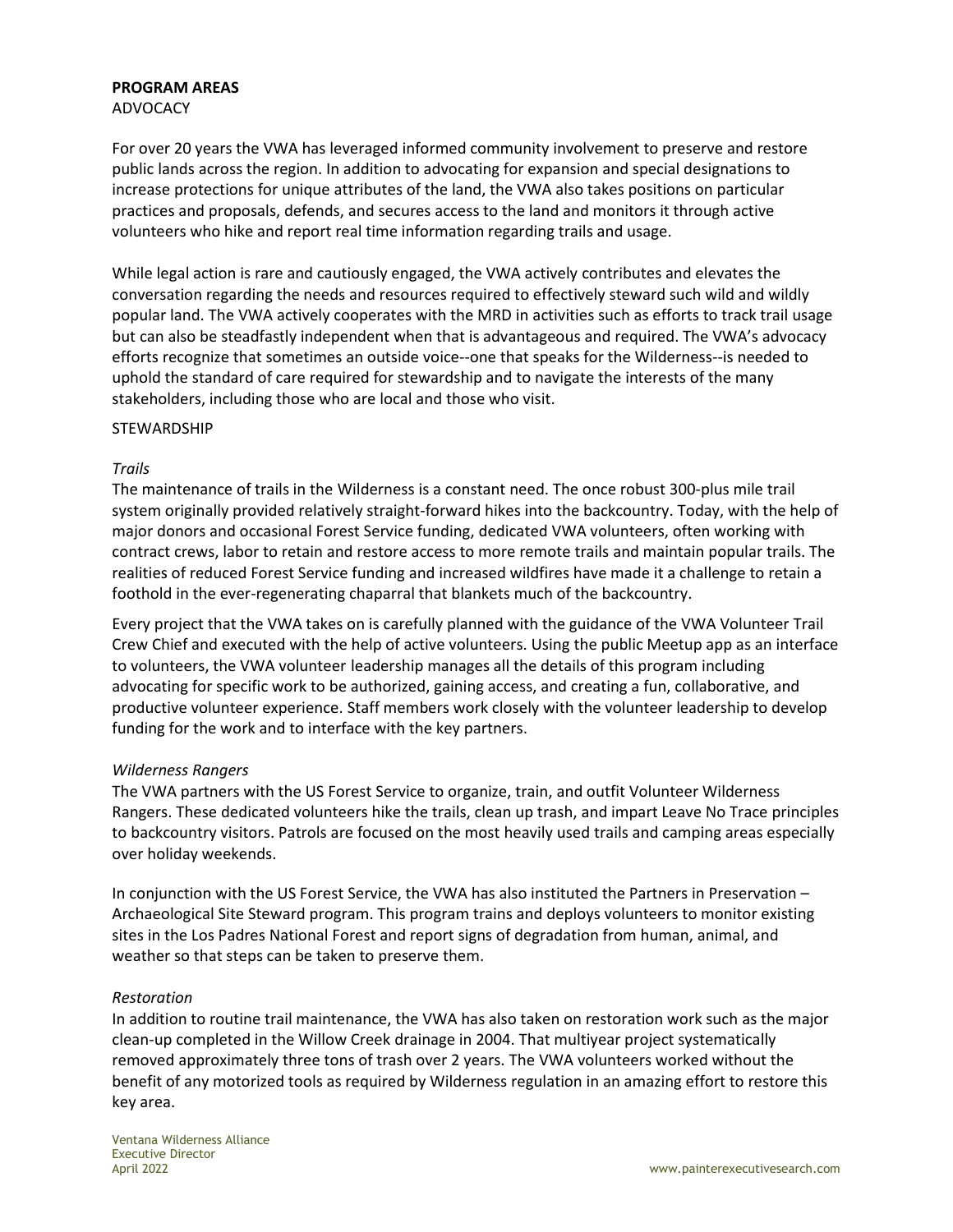### YOUTH IN WILDERNESS

The mission of the Youth in Wilderness (YiW) program is to inspire, educate and motivate future generations of central California's wilderness advocates and stewards. While the program serves all young people of Central California, YiW prioritizes serving those from surrounding communities of color who, through historic and systematic inequities, have faced increased barriers to accessing outdoor spaces and outdoor education opportunities. Providing overnight backpacking trips and single-day nature walks, YiW specializes in introductory wilderness immersion experiences for young people at no cost to participants - all outdoor leadership, essential gear, and meals are provided by the program through grant funding and individual donations.

## **CURRENT CHALLENGES AND OPPORTUNITIES**

In the past, the VWA was capably managed by a long time Executive Director who supported the work of volunteers by assuring that grant funding was available for specific work and who managed the reporting of that funding. As the volunteer leadership ages, the need to adapt the model to include staff leadership has become more apparent. This shift, as well as the desire to free up the ED's time from grant reporting, requires building broader unrestricted funds and adapting the historical roles and organizational model to support that effort. The new ED will need to be engaged in thinking broadly about the structure and organizational needs of the VWA.

Additionally, the VWA currently maintains an office in Santa Cruz while the work of the VWA is in Monterey County. Developing a plan that increases access to materials and supplies for volunteers and roots the organization more deeply in Monterey County would be beneficial and will need to be balanced to retain the existing staff.

Fires and COVID responses closed the Wilderness at times in the last couple of years essentially closing down many of the VWA's programs. As the need to be in nature fuels tourism and the backcountry becomes more popular, managing some of these routes and more accessible areas has become more challenging. The VWA needs to work even more closely with the Forest Service to increase their influence and strengthen their partnership so that during challenging situations they can work together even when their positions are not fully aligned.

The VWA has a current Strategic Plan which was completed at the beginning of COVID under a prior leader. It contains overarching goals for advocacy, stewardship, fundraising and membership, communication, and management and governance. Those goals will need to be reviewed with the leadership of the new ED.

The VWA is currently developing a couple of new programs including one that focuses on introducing adults to the backcountry and one that increases stewardship in a highly important cultural area, the Milpitas Special Interest Area. The ED will be helpful in building support and infrastructure for these new efforts which will include increased engagement with indigenous cultural leaders and representatives at Fort Hunter Liggett.

### **Executive Director KEY DUTIES AND RESPONSIBILITIES**

#### **Leadership and Strategy**

- Collectively shape, articulate, and execute a vision that inspires the preservation of and retains access to these important wildlands;
- Create, cultivate, and maintain relationships with government agencies, local groups, elected officials, public servants, scientific researchers, volunteers, and other constituents to deepen the VWA's effectiveness as a leader, partner, and collaborator;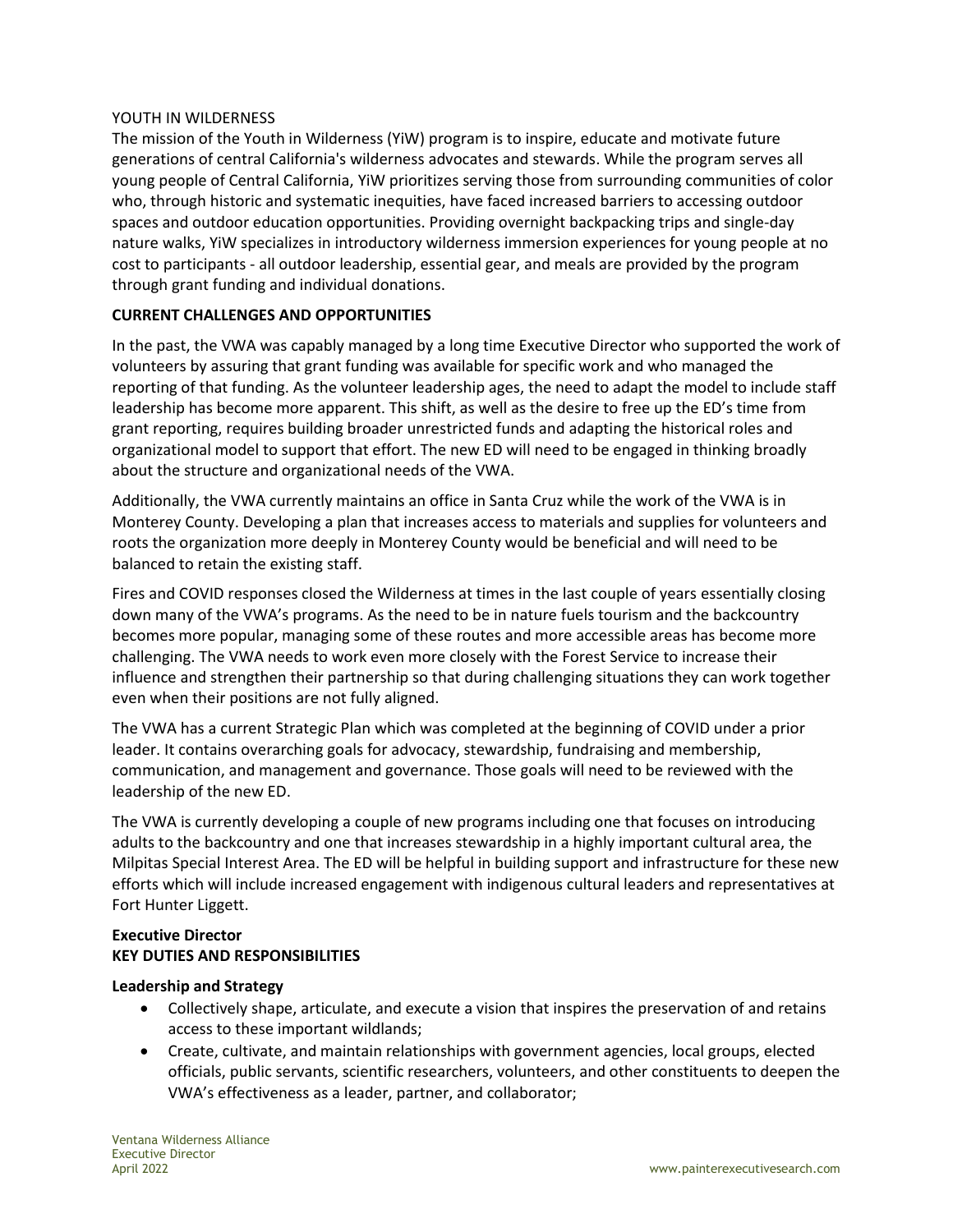- Be visible. Attend important planning and community meetings and gatherings, advocate broadly and with integrity; collaborate with the Board on internal approaches and policies in order to present a consistent unified position on behalf of the Wilderness;
- Work closely with the Board to build strong board governance and capacity, establish clear lines of communication and responsibility; assist the Board in recruitment and actively communicate with the Board on issues affecting the health and strategy of the organization;
- Inspire, mentor, and support the staff; encourage professional development and collaboration internally and with other aligned organizations;
- Appreciate, engage, and recruit volunteers; deeply listen, learn from their collective experience, and communicate openly so that goals are understood, and the support required for the work is received.

# **Advocacy**

- Work with the Advocacy Committee of the Board and the Senior Policy Analyst to understand and develop positions regarding opportunities and concerns in the Wilderness at large, special cultural areas, highly popular trails, camps, and roads and regarding uses and access;
- Establish and maintain effective positive working relationships with the Forest Service and other government groups locally, regionally, statewide, and federally, as well as regional groups and influencers; understand common concerns; be clear and transparent about the VWA's priorities and stances;
- Build relationships with elected officials and their local representatives; advocate for support on key priorities and build understanding and appreciation of the needs of the Wilderness and access to it;
- Work with the communications staff and others to grow greater outreach and engagement with the public around key issues and strategies.

# **Fundraising and Communications**

- Support the development of a Fundraising Strategy and execute that plan to increase unrestricted donations and rationalize sources of funding and fundraising management;
- Work with the Board to identify and cultivate donors to raise the funds needed to achieve the VWA's aspirations and vision for the future;
- Personally participate in growing individual support and deepening relationships with foundations, business, and civic leaders, as well as individual donors;
- Coordinate with and engage the Board and staff in donor cultivation activities, including public and community outreach, solicitations, events, and stewardship;
- Oversee and review grant applications and reports for public and private funds;
- Oversee communications; personally, and collectively, engage the media (both traditional and social media) highlighting the VWA's work and effectively communicate its positions to inspire public support;
- Work with the communications staff and others to build a robust grassroots capacity for program delivery.

# **Internal Leadership and Financial and Organizational Management**

- Oversee and adapt the VWA's operations to build sustainability and efficiency for the organization, and ensure the safety of its staff and volunteers;
- Recruit, nurture, and challenge a motivated professional staff; delegate with appropriate authority and foster open, positive communication;
- Empower the staff and support their learning and growth; implement sound human resource and organizational development practices; grow the capacity of the organization;